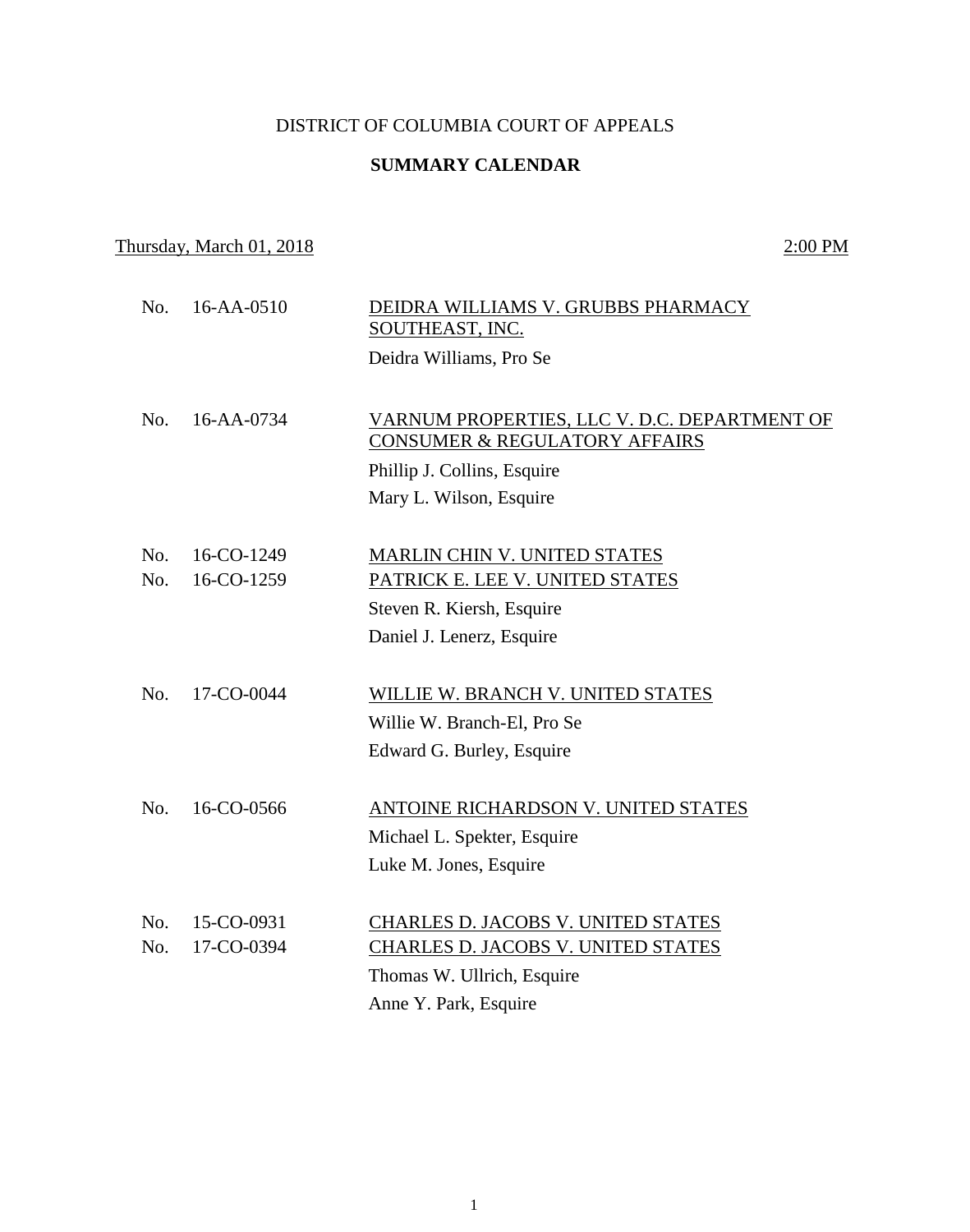# Tuesday, March 06, 2018 2:00 PM

|     |                          | Donna L. Biderman, Esquire                                           |         |
|-----|--------------------------|----------------------------------------------------------------------|---------|
|     |                          | Felice Roggen, Esquire                                               |         |
| No. | 16-CF-0826               | JAMES J. NEWTON, JR. V. UNITED STATES                                |         |
|     |                          | Michael L. Spekter, Esquire                                          |         |
|     |                          | James A. Ewing, Esquire                                              |         |
| No. | 17-CF-0219               | SHAHBORNE D. SCALES V. UNITED STATES                                 |         |
|     |                          | Matthew Kaplan, Esquire                                              |         |
|     |                          | Sumit Mallick, Esquire                                               |         |
| No. | 17-AA-0272               | DORA WASHINGTON V. D.C. DEPARTMENT OF<br><b>EMPLOYMENT SERVICES</b>  |         |
|     |                          | Matthew J. Peffer, Esquire                                           |         |
|     |                          | Sarah O. Rollman, Esquire                                            |         |
| No. | 17-CV-0215               | <u>MIDIA HAYDARI, ET AL V. U.S. BANK, N.A.</u>                       |         |
|     |                          | Midia Haydari, Pro Se                                                |         |
|     |                          | Theodore Washington, Pro Se                                          |         |
|     |                          | Lisa M. Ernest, Esquire                                              |         |
| No. | $17 - AA - 0460$         | KENNETH G. JONES V. D.C. DEPARTMENT OF<br><b>EMPLOYMENT SERVICES</b> |         |
|     |                          | Krista N. DeSmyter, Esquire                                          |         |
|     |                          | Mark H. Dho, Esquire                                                 |         |
|     | Thursday, March 08, 2018 |                                                                      | 2:00 PM |
| No. | 17-CO-0238               | DERRICK T. BANKS V. UNITED STATES                                    |         |
|     |                          | Richard S. Stolker, Esquire                                          |         |
|     |                          | Luke M. Jones, Esquire                                               |         |

No. 17-CM-0094 MICHAEL GLENN V. UNITED STATES

2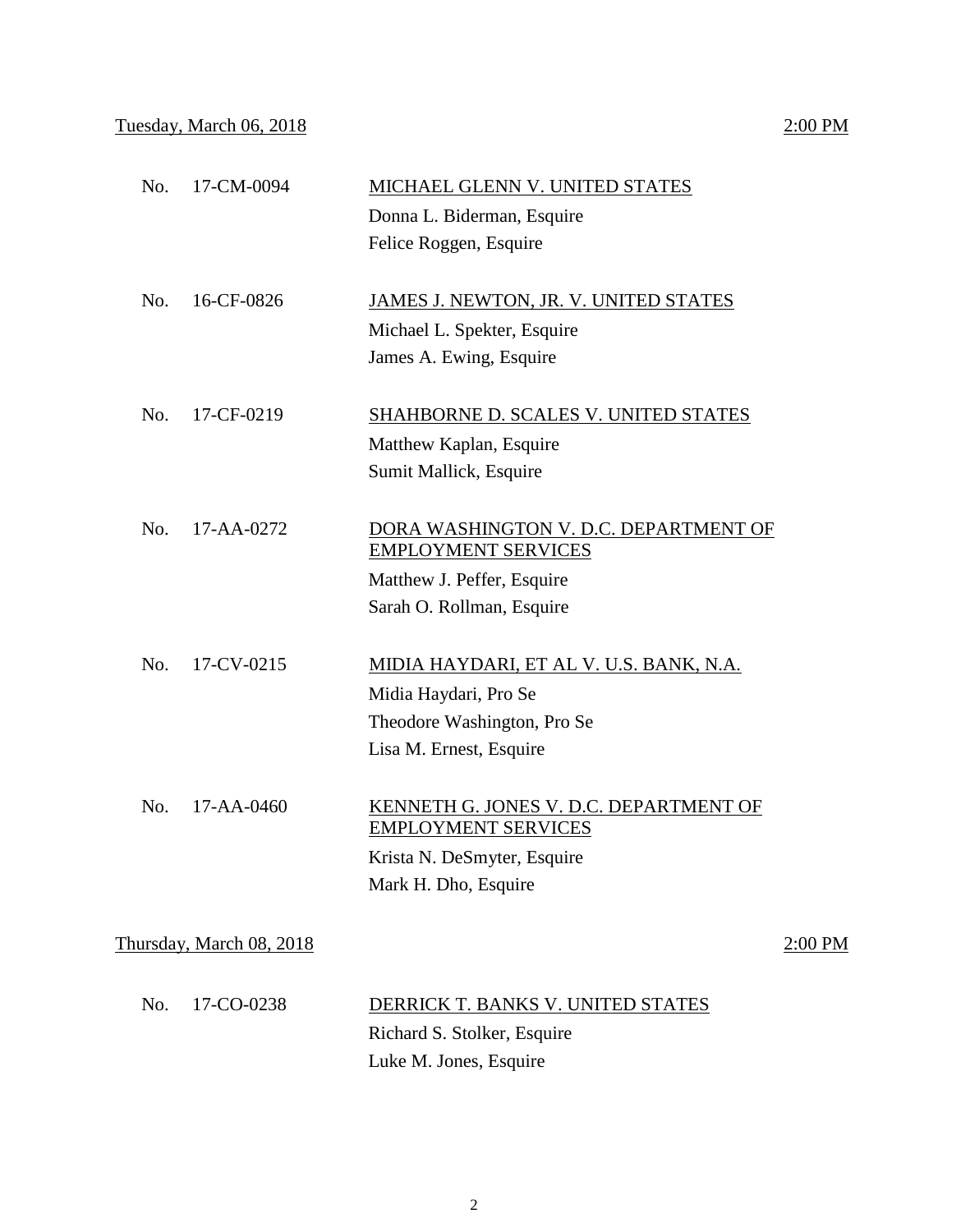| No. | 16-CF-1221              | CLARENCE E. FAISON V. UNITED STATES                                  |
|-----|-------------------------|----------------------------------------------------------------------|
|     |                         | William T. Morrison, Esquire                                         |
|     |                         | Ann M. Carroll, Esquire                                              |
| No. | 17-BG-0228              | IN RE: SHARON STYLES ANDERSON, BAR<br><b>REGISTRATION NO. 412158</b> |
|     |                         | William R. Ross, Esquire                                             |
|     |                         | Sharon D. Styles-Anderson, Pro Se                                    |
| No. | 16-CV-0687              | ERNEST HUNTER V. DISTRICT OF COLUMBIA                                |
|     |                         | Ernest Hunter, Pro Se                                                |
|     |                         | Stacy L. Anderson, Esquire                                           |
| No. | 16-AA-0322              | VANELLA A. CRAWFORD V. D.C. WATER AND SEWER<br><b>AUTHORITY</b>      |
|     |                         | Christopher R. Boisvert, Esquire                                     |
|     |                         | Emil Hirsch, Esquire                                                 |
| No. | 17-AA-0299              | TRACY NEAL V. D.C. DEPARTMENT OF EMPLOYMENT<br><b>SERVICES</b>       |
|     |                         | Justin M. Beall, Esquire                                             |
|     |                         | Mark H. Dho, Esquire                                                 |
|     | Tuesday, March 20, 2018 | 2:00 PM                                                              |
| No. | 16-CM-0346              | TOBI ALAN MASON V. UNITED STATES                                     |
|     |                         | William Charles Claiborne, III, Esquire                              |
|     |                         | Cara A. Gardner, Esquire                                             |
| No. | 17-CO-0596              | CLARENCE J. MCCALLUM V. UNITED STATES                                |
|     |                         | Clarence J. McCallum, Pro Se                                         |
|     |                         | Katherine M. Kelly, Esquire                                          |
|     |                         |                                                                      |